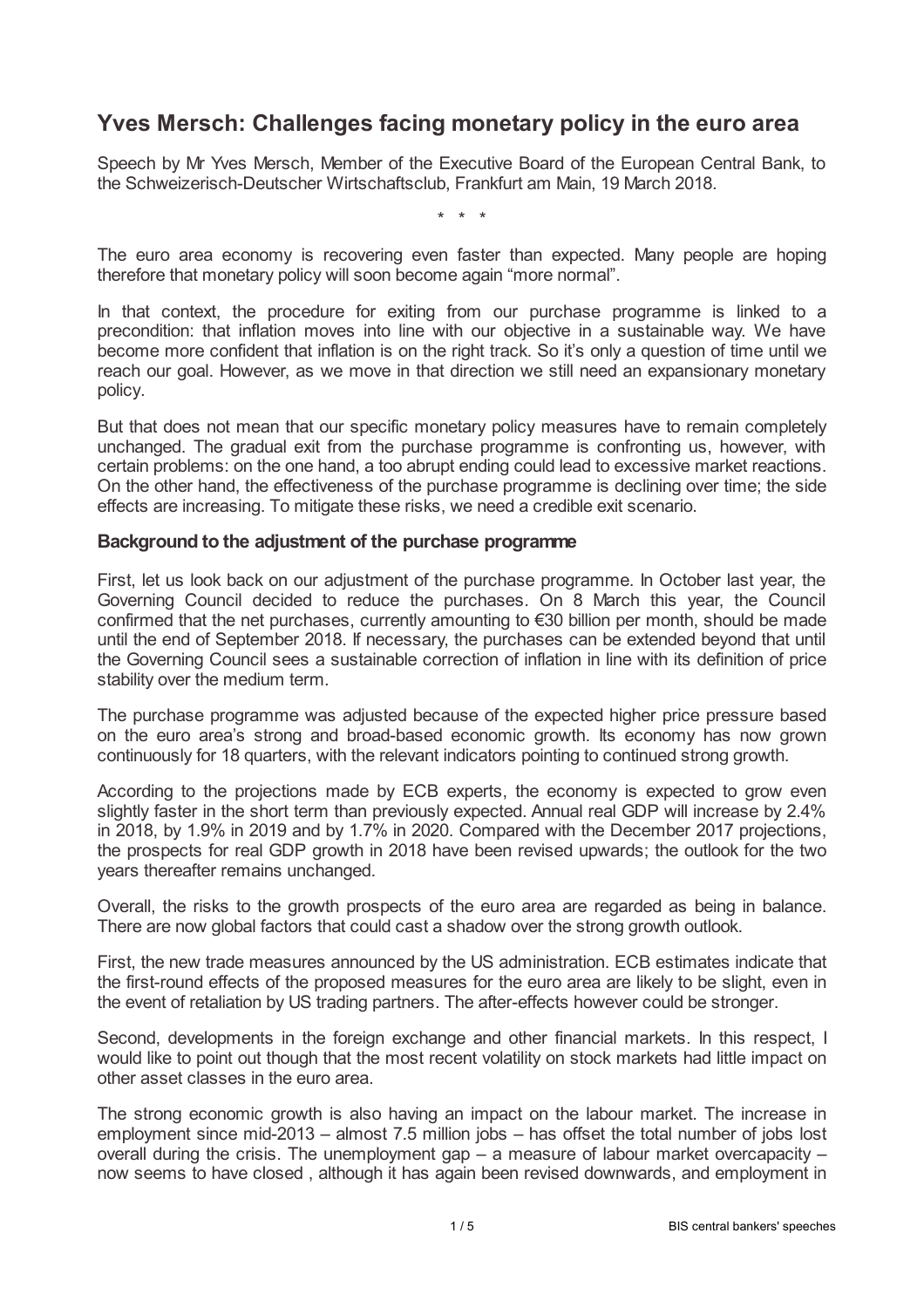the euro area is higher than it has ever been.

In short, our monetary policy has successfully boosted demand and returned slack resources back into productive use. In view of this, the path of inflation should, over the medium term, approach our inflation objective of below, but close to, 2%. And inflation is acceletating, albeit more slowly than we would like, but more clearly than expected in October, when we decided to scale back the purchases. The increase in trust that inflation is on the right path will also influence our reaction in the future.

Two additional factors play an essential role here: the first has to do with the declining impact of our net purchases over time. The holdings are becoming steadily more important than the growth. The second factor relates to the link between output and inflation.

In the past, a highly expansionary policy was needed to counter the economic downturn and to ensure that inflation remained consistent with our definition of price stability. Headwinds reduced the effectiveness of our monetary policy and they had to be resisted.

For example, deleveraging caused a greater inclination to save, the general uncertainty dampened investments and a long period of low inflation threatened to de-anchor inflation expectations. In addition, deflation was a real risk.

These negative factors have eased during the ongoing recovery. Deflation fears have been dispelled. And the assumption is that, under these circumstances, a policy of unchanged monetary policy is unduly expansionary.

In addition, there's the fact that the effect of the asset holdings on our balance sheet will become greater over time: as the size of our portfolio grows, so does the additional effect of a given purchase volume. As our asset holdings are high, they have become much less widely held than at the start of our purchase programme. In this way, the relative share of our purchases on the market and thus the effect of these purchases for each billion euro spent goes up. In other words, a smaller purchase volume today has the same effect as a higher purchase volume in the past.

As our asset holdings go up, so does our need to reinvest, which is why we are having to increase our gross purchases – i.e. our net purchases in addition to our reinvestments. And this is happening in an environment of reduced new borrowing in most of the euro area countries. Even with a lower volume of net purchases, the Eurosystem retains a significant market presence. It is calculated that around €167 billion of cumulative repayments will be made between March 2018 and February 2019.

For all these reasons, we needed to adjust our monetary policy stance. We are in a position to adapt our monetary policy to the strengthening upturn in the future, without seriously harming growth or inflation. And the longer the recovery continues, the less the economy depends on special monetary policy measures.

The second factor behind our decision is: how quickly will stronger demand have an impact in the form of rising prices?

The euro area is by no means the only advanced economy with robust output growth and inflation rates below historical levels. It would be too much here to cover the various attempts made by economists to explain this. Frankly, I find none of them particularly convincing. However, I believe that these factors should not keep us from fulfilling our task in the medium term. We might need a bit longer to reach our goal, but we will reach it.

Let me briefly mention a theoretical explanation. The relationship between slack and inflation, the Phillips curve, has become so flat that changes in output have hardly any effects on inflation.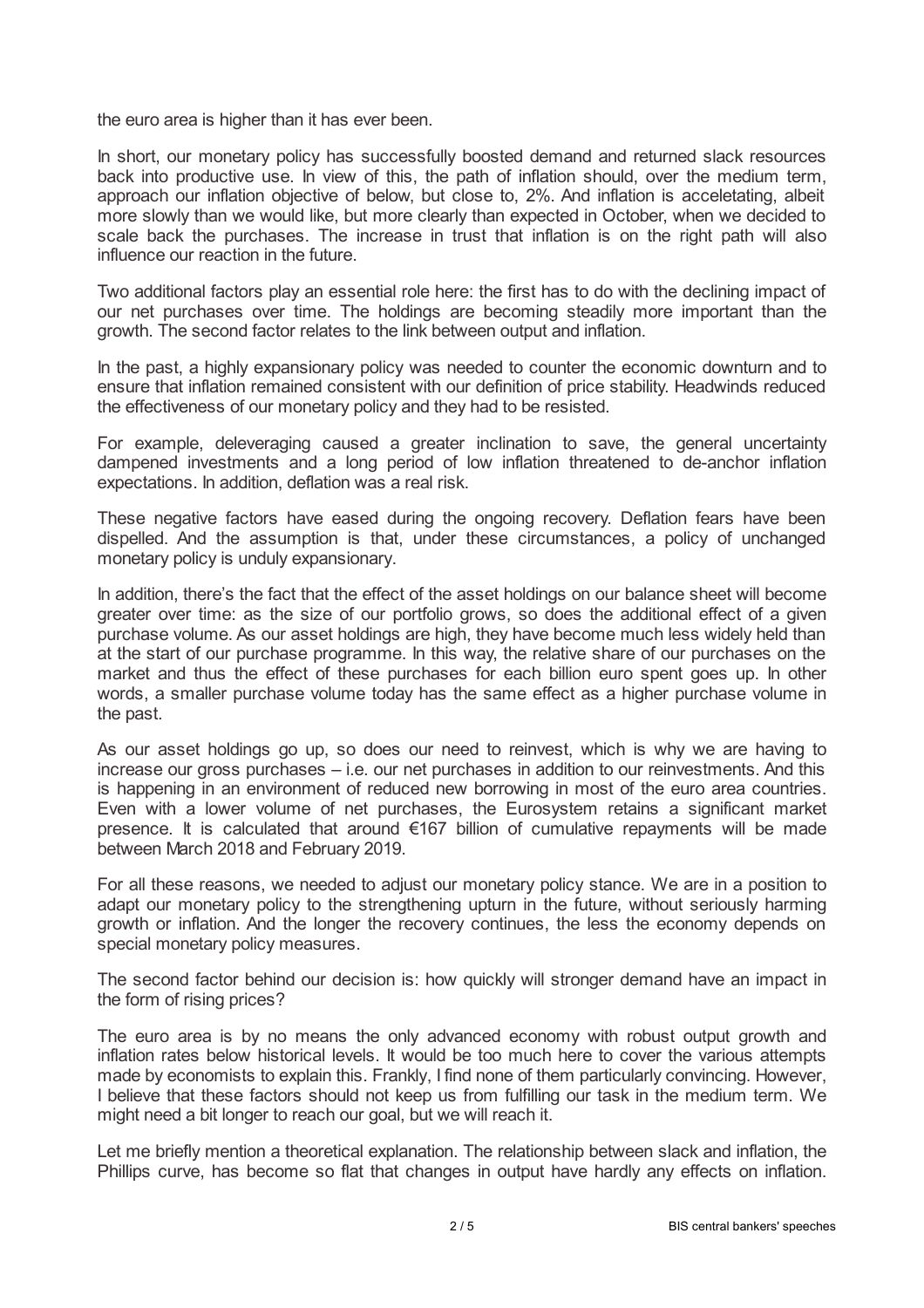There are various reasons for this. Longer periods of low inflation can keep wage increases down, as wages are linked to inflation to a certain extent. In addition, job insecurity, digitalisation and high unemployment have led trade unions to prioritise employment over wages. And the crisis has led to more slack on the labour market – i.e. involuntary part-time and temporary work – which has to be absorbed again before wage pressures increase.

In practice, we are seeing positive signs: in fact, the difference between the overall unemployment rate and broader measures of slack on the labour market has declined somewhat over the past two years. The proportion of enterprises in manufacturing and services which say that labour shortages are limiting their output has never been so high. The result is stronger wage growth, which is contributing to an increase in inflation. Several measures of underlying inflation have apparently passed the turning point.

<span id="page-2-0"></span>I say the word "apparently" as monetary policymakers should be cautious in their judgements $^{\underline{1}}$  $^{\underline{1}}$  $^{\underline{1}}$ .

The estimates of slack in the economy differ widely and are often corrected. Model results, as complex as they may be, should be treated with the requisite caution. In the end, assessments based on experience continue to be an essential part of monetary policy decision-making.

Monetary policy decisions should therefore not only be based on model results, but should also take into account the balance of risks. There are times when lack of action is much more dangerous than taking action and when resolute action is the most reasonable thing to do. For example, our purchase programme was necessary to avert the risk of deflation. However, there are also times when the balance of risks changes fundamentally and thus monetary policymakers should act more carefully.

## **Future challenges facing monetarypolicy**

So now let's turn our attention to the future. I believe that the conditions for gradually ending the asset purchase programme are in place. However, it is up to the ECB's Governing Council to decide on the exact timing of such a move.

I'm not going to talk about the possible timing today. Let me instead touch on some of the risks we will face in implementing our monetary policy over the coming years. These risks are likely to grow the longer our asset purchase programme continues.

The first risk relates to the subsiding deflationary headwinds I have already mentioned. Could it be that our monetary policy is suddenly too expansive? In short, because of the uncertainties and imprecisions involved in measuring slack and inflationary pressure, we might find ourselves behind the curve without realising it. As a result of the long and variable lags of monetary policy, we could end up with inflation above the rate consistent with our mandate.

This would require a sharp correction of our monetary policy stance in years to come. Yet such a correction of interest rates would pose risks to the financial sector. Banks could be hit hard as funding costs rise faster than interest income on outstanding loans.

But it may also be the case that the impact of these factors has already been felt, and inflation could turn out higher than we expect over the course of the year. We would find ourselves behind the curve – and realise it – and we would have to adjust our forward guidance.

This forward guidance was put in place to stabilise market expectations and to enhance the effectiveness of our asset purchases. We do so by indicating that interest rates will rise only when we are well past the horizon for asset purchases. Prolonging asset purchases pushes out market expectations of a rate rise and pushes down interest rate expectations across the entire curve. Of course, the effectiveness of our forward guidance also relies on our credibility.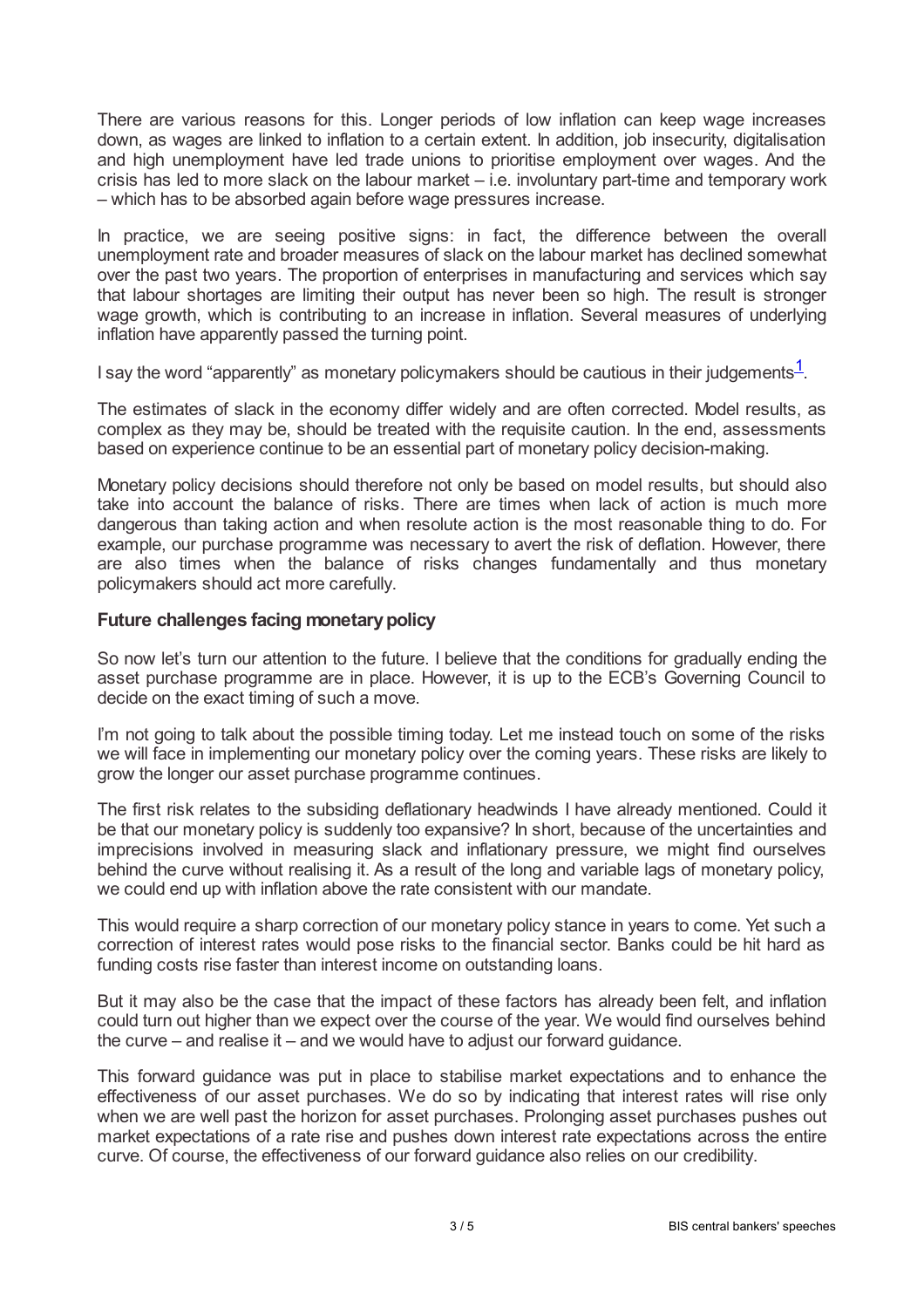In effect, forward guidance is a promise not to react to short-term data outturns in the future so as to persuade markets to expect interest rates to remain low. But if we offer guidance that extends too far into the future, it risks unduly tying our hands.

This is a particular risk at present since, as I mentioned earlier, future increases in interest rates need to be gradual. Moving late could result in policy remaining too loose for too long. The time will come this year to make further gradual adjustments to our monetary policy stance in line with our confidence in achieving our objective; market expectations are appropriate in this regard. We should then certainly reflect at length on the degree to which we wish to pre-commit ourselves.

The second risk for monetary policy relates to the side effects of low interest rates. Our measures have considerably improved financing conditions for households and firms, and have unblocked the flow of credit.

Yet easier financing conditions may encourage investment in projects that are only profitable at low interest rates, and such loans risk turning sour as interest rates rise. Indeed, banks and investors may be tempted to "search for yield", without being adequately recompensed for the risk they are taking on.

Our mandate is to deliver price stability. Ensuring financial stability risks are adequately contained is the role of banking supervision and macroprudential policy. While there is no evidence at present of asset price bubbles in the euro area, there are some notable localised pockets, such as in commercial real estate, and signs of "search for yield" behaviour.

The financial crisis showed how such risks can interfere with the smooth operation of monetary policy through their effects on banks, which remain a key part of the monetary policy transmission mechanism in the euro area. We should therefore bear in mind that these risks may make it harder for us to implement our monetary policy.

There are also longer-term risks to monetary policy. Through low interest rates, monetary policy may indirectly permit inefficient firms to remain in business, and they may become so-called zombie firms. This blunts the productivity-enhancing function of downturns to bring about "creative destruction", whereby inefficient firms are forced out of business, freeing up resources to move to more efficient firms and boosting aggregate productivity. Indeed, there is evidence that creative destruction was weaker during the recession than in previous downturns<sup>[2](#page-4-1)</sup> and that zombie firms have weighed on productivity growth in some euro area countries $^{\frac{3}{2}}$  $^{\frac{3}{2}}$  $^{\frac{3}{2}}$ .

<span id="page-3-1"></span><span id="page-3-0"></span>Productivity growth plays an important role in the conduct of monetary policy. Higher productivity growth spurs investment, and expectations of higher future income encourage consumers to spend more today. Thus slower productivity growth requires monetary policy to lower interest rates by more than would otherwise be necessary to stimulate the economy. Given that interest rates are currently low, and our stock of purchases is considerable, this would restrict our ability to respond to future downward risks.

I have just explained what the economic risks are. But there are also legal risks for the ECB regarding our Treaty obligations. Article 127 requires that we "act in accordance with the principle of an open market economy … favouring an efficient allocation of resources". In other words, we should only do as much as is necessary to fulfil our price stability mandate. And we should be aware of potential side effects from running expansive policy for too long.

An important principle of an open market economy is price formation in markets through the interaction of private sector agents. It should be those interactions that ensure correct pricing, and not the interactions that take place as a result of our asset purchases. And this also applies to credit risk.

Of course, with the large stock of assets it holds, the Eurosystem has become a big player in the